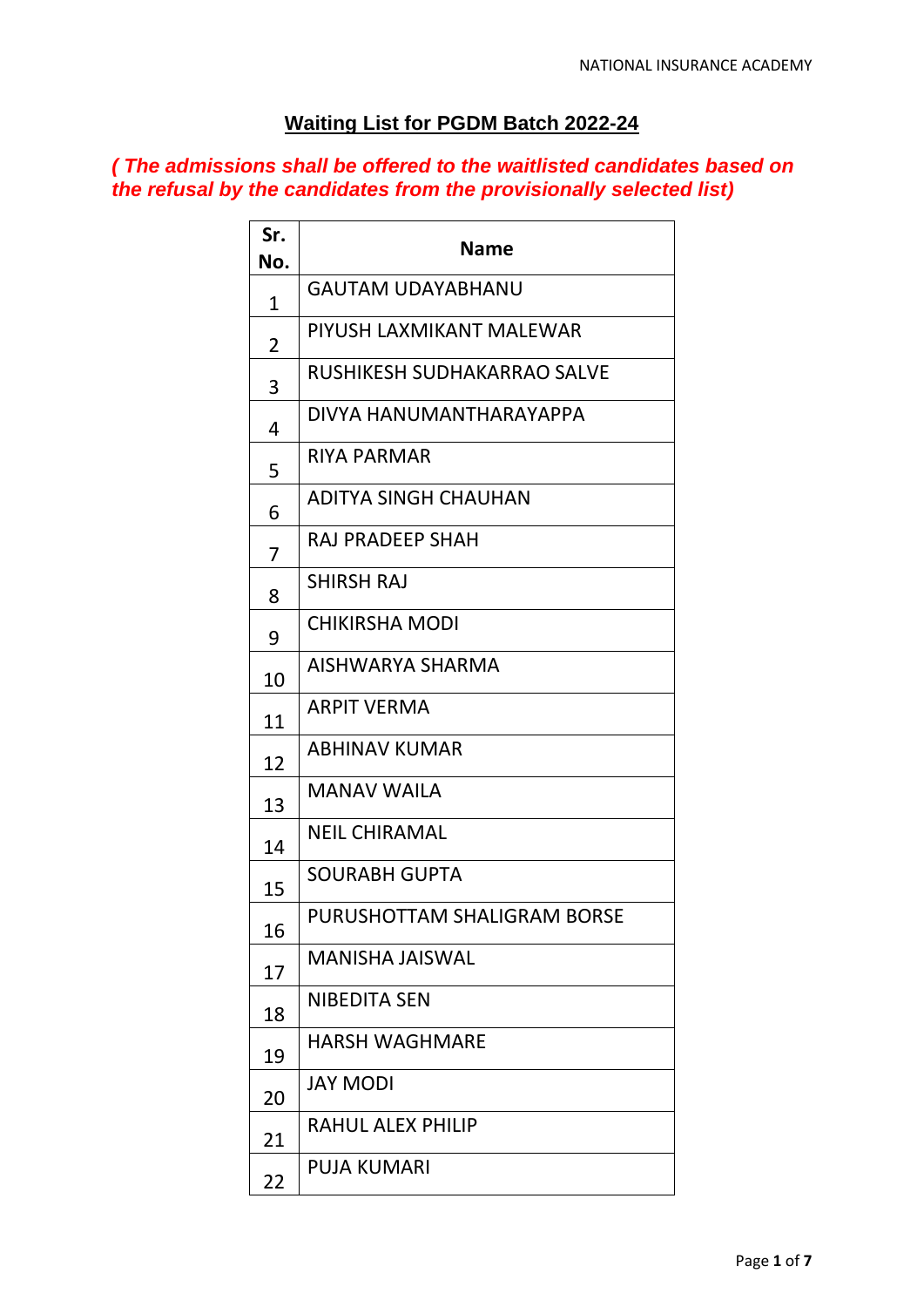| 23 | <b>KARTIK ZAMBANI</b>         |
|----|-------------------------------|
| 24 | <b>ANTARA MONDAL</b>          |
| 25 | <b>ADITYA NITIN DAKHORE</b>   |
| 26 | <b>SHRUTI BHATIA</b>          |
| 27 | PRAGATI GAJANAN JAWALKAR      |
| 28 | <b>NIR DESAI</b>              |
| 29 | <b>NIKHIL NAPHADE</b>         |
| 30 | SAGAR VARDHAVE                |
| 31 | VISHWESH RAGHUVANSHI          |
| 32 | KOTA MINEETH                  |
| 33 | SMRUTIRANJAN DAS              |
| 34 | SOURABH BAGTI                 |
| 35 | <b>PRANAV KOKANE</b>          |
| 36 | <b>SATYAM SAHU</b>            |
| 37 | <b>NEERAJ RANA</b>            |
| 38 | SOURAJ SARKAR                 |
| 39 | ANUJ KUMAR                    |
| 40 | PRAVIN KUMAR SINGH            |
| 41 | <b>VIKAS BHATOL</b>           |
| 42 | <b>SANKET PATIL</b>           |
| 43 | <b>TUSHAR PANDEY</b>          |
| 44 | <b>AMAN SINHA</b>             |
| 45 | ANUJ RAGHAV                   |
| 46 | RAVI KUNDLIA                  |
| 47 | <b>ABHISHEK BHUSHAN SINGH</b> |
| 48 | <b>SHIVAM SUDAMA</b>          |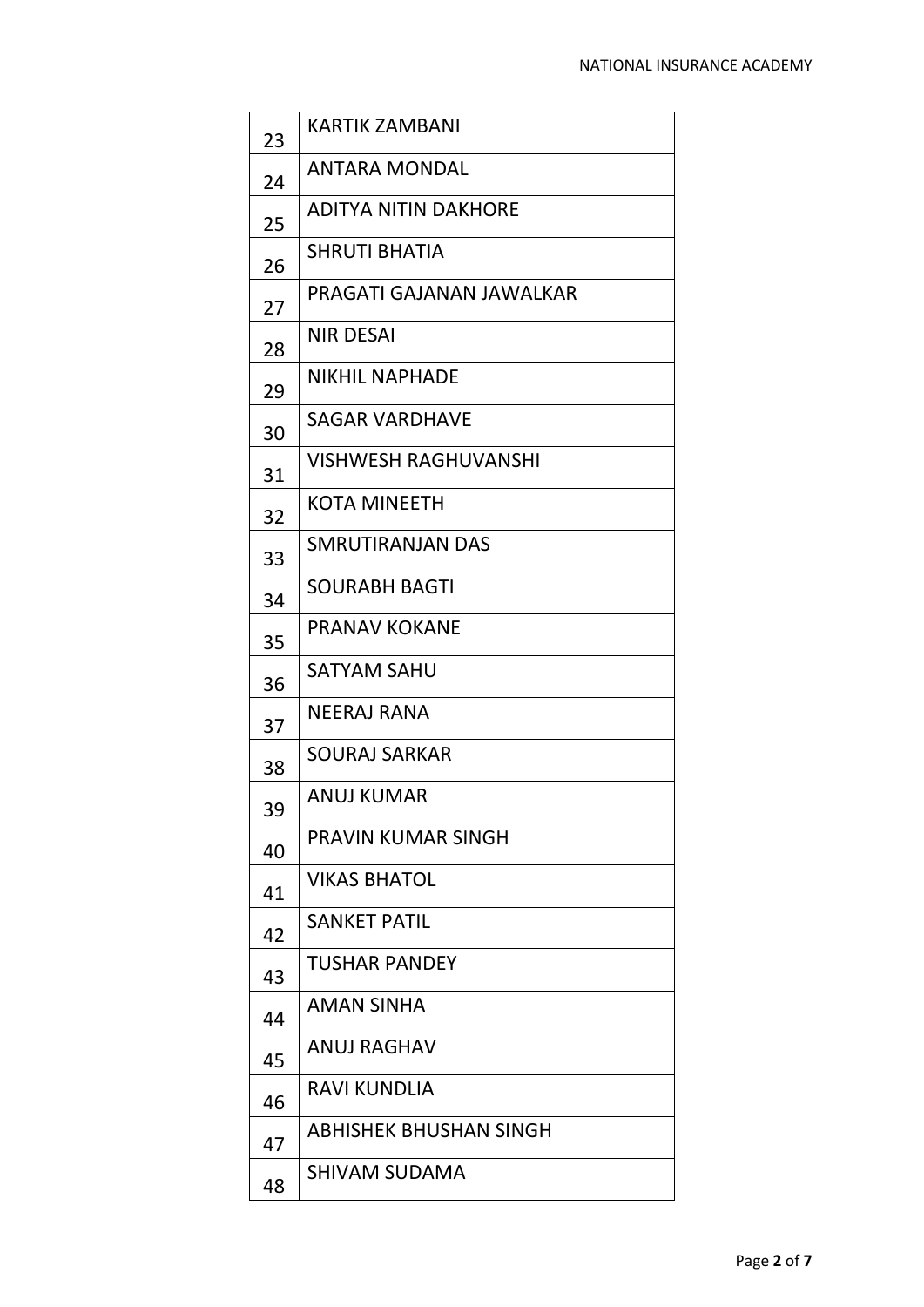| 49 | <b>SRASHTI GUPTA</b>        |
|----|-----------------------------|
| 50 | <b>RESHAM KUMARI</b>        |
| 51 | <b>ABISHAY RAXE</b>         |
| 52 | ROHIT KUPTEKAR              |
| 53 | <b>AKANKSHA PAUL</b>        |
| 54 | <b>SOMESH RANJAN PRIYAM</b> |
| 55 | <b>KARAN BHANDARI</b>       |
| 56 | <b>PRATEEK SINGH</b>        |
| 57 | <b>RATAN DEV YADAV</b>      |
| 58 | <b>ANSHIKA RAGHUVANSHI</b>  |
| 59 | PRATHAMESH KARNIK           |
| 60 | ROHIT KHURSANKAR            |
| 61 | <b>AMOL DUBEY</b>           |
| 62 | <b>SHIVANGI JHA</b>         |
| 63 | <b>ATUL KUMAR</b>           |
| 64 | PARISMITA RAJKHOWA          |
| 65 | DIBYAYAN MAJUMDER           |
| 66 | <b>KIRAN CHOPADE</b>        |
| 67 | SIMRAN AGARWAL              |
| 68 | PRANJALI DHANNA             |
| 69 | <b>HARSH KUMAR</b>          |
| 70 | <b>ANKUR KUMAR</b>          |
| 71 | <b>NITISH PHADNIS</b>       |
| 72 | SNEHITH SHAJI               |
| 73 | <b>ADARSH KUMAR</b>         |
| 74 | SATWIK BUDHRAJA             |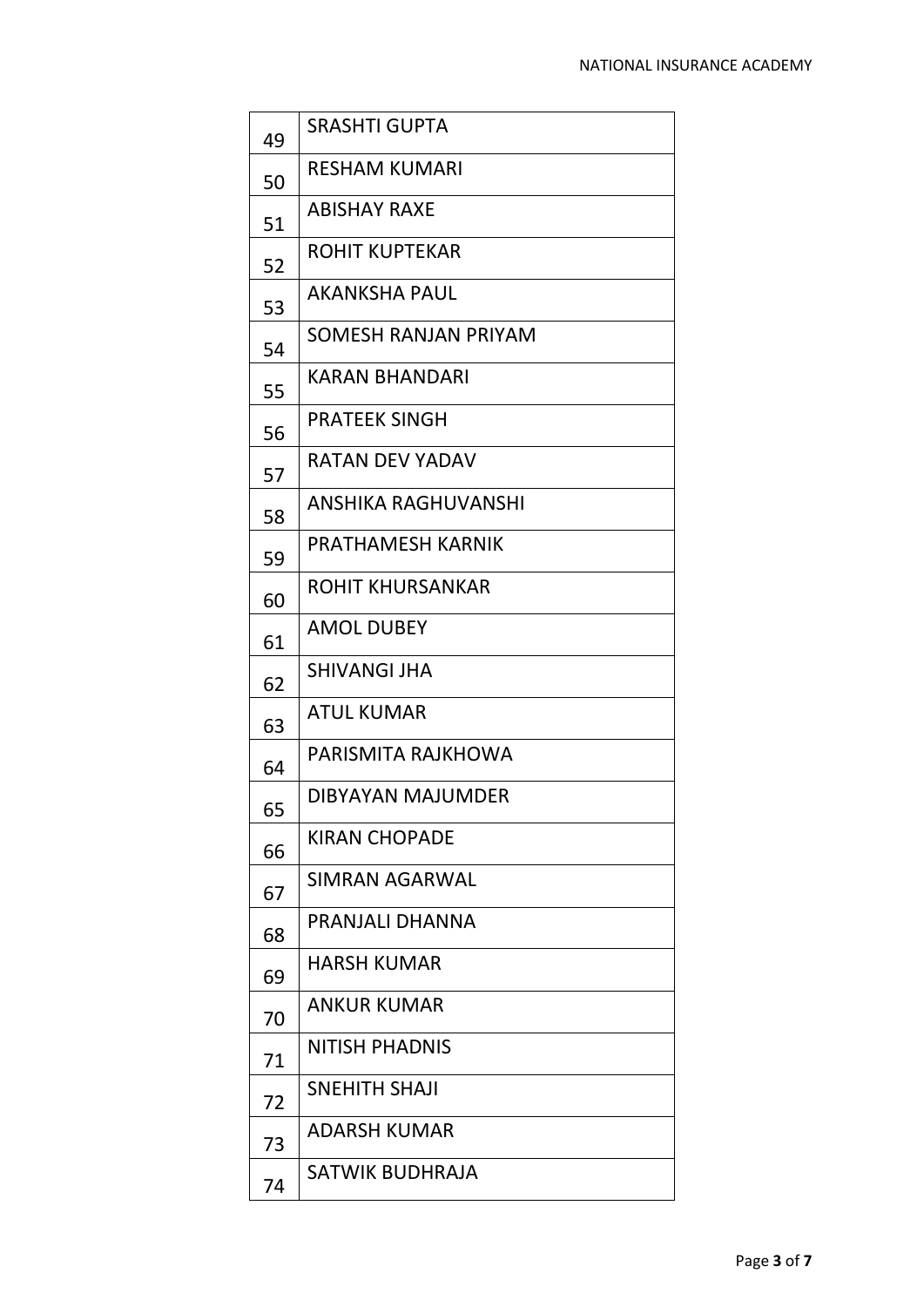| 75  | <b>KAUSHIKI KRITI</b>           |
|-----|---------------------------------|
| 76  | <b>HARSH CHANDEL</b>            |
| 77  | <b>PARIMAL MANOHAR SINGNARE</b> |
| 78  | <b>VINAY R</b>                  |
| 79  | SANDEEP INDRADEO CHOUDHARY      |
| 80  | <b>HARSH TRIVEDI</b>            |
| 81  | <b>SAURABH ANIL VARHADE</b>     |
| 82  | ASTHA BHANJA                    |
| 83  | <b>SUMEET RATHI</b>             |
| 84  | AMEY UDAY KAKPURE               |
| 85  | <b>SAKET BHATT</b>              |
| 86  | ABHISHEK SANJAYKUMAR SINGH      |
| 87  | PRIYANKA SHARMA                 |
| 88  | <b>GAURAV JAYRAM SAWANT</b>     |
| 89  | PURENDRA SINGH TOMAR            |
| 90  | AYUSH DADHICH                   |
| 91  | <b>SONIYA JAIN</b>              |
| 92  | DHRUV RAMRAKHYANI               |
| 93  | NISHANT RAJPUT                  |
| 94  | SHAMBHAVI ADGAONKAR             |
| 95  | RISHABH MAHESHWARI              |
| 96  | <b>JOSHLIN JOY</b>              |
| 97  | <b>MAITHILI GANGRAS</b>         |
| 98  | <b>NIDHI KUMARI</b>             |
| 99  | <b>ARVIND SINGH CHOUDHARY</b>   |
| 100 | <b>VARUN UPADHYAY</b>           |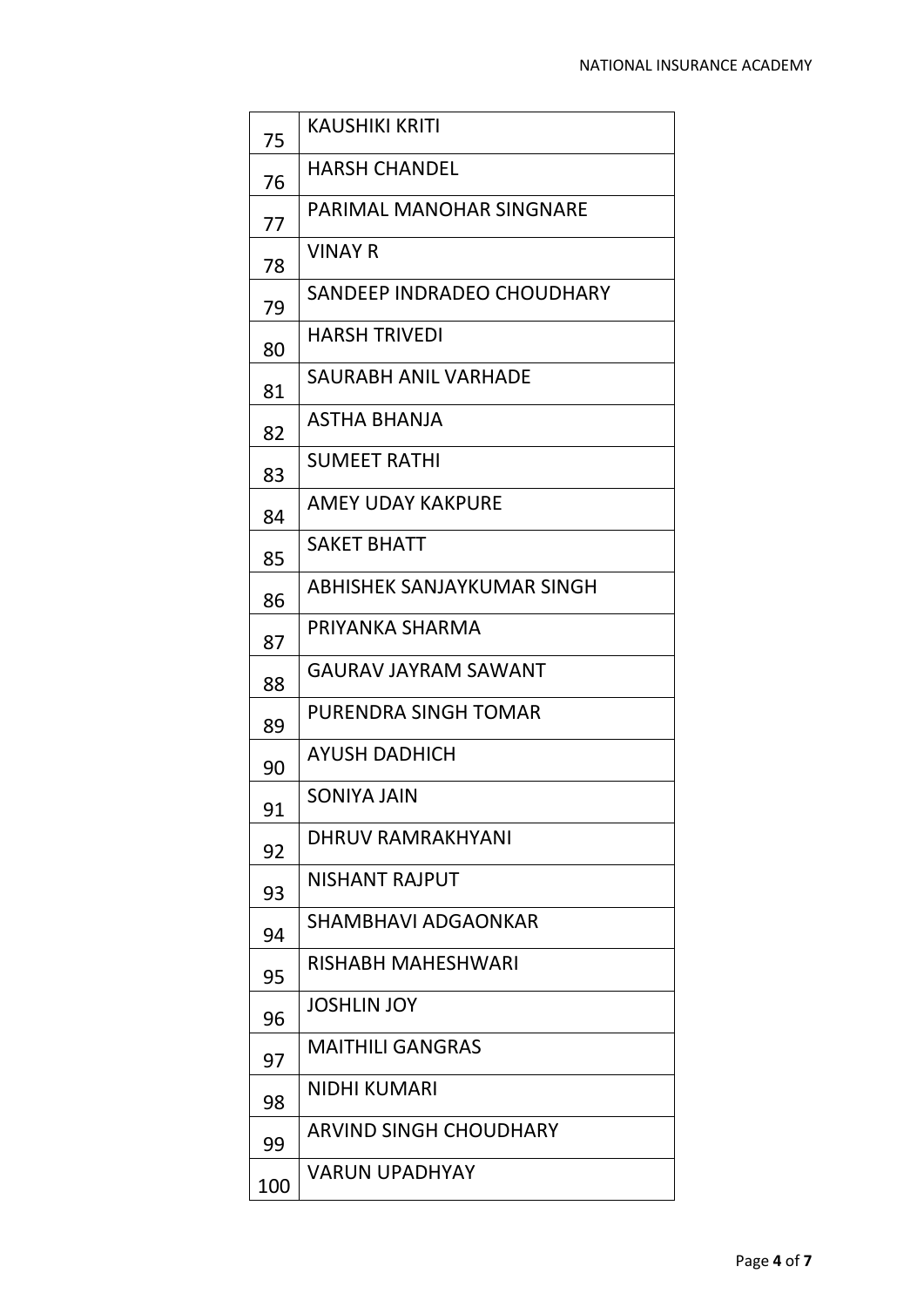| 101 | <b>HARSH MODI</b>               |
|-----|---------------------------------|
| 102 | <b>JAYA VYAS</b>                |
| 103 | <b>SHUBHAM CHAUHAN</b>          |
| 104 | <b>AKSHAT RAI</b>               |
| 105 | <b>CHETAN JOSHI</b>             |
| 106 | <b>ZARIN RIYAZ KHAN</b>         |
| 107 | <b>CHAITANYA DEOKISAN RATHI</b> |
| 108 | RAM KRISHNA SINGH               |
| 109 | <b>DIVYANSH JAIN</b>            |
| 110 | <b>SHAIK MAHAMMAD HUSSAIN</b>   |
| 111 | <b>AKASH KUMAR RAI</b>          |
| 112 | <b>DIPANSHU RATHORE</b>         |
| 113 | <b>KARAN KODWANI</b>            |
| 114 | <b>PRIYAL GUJRATI</b>           |
| 115 | <b>SWAGATA GHOSH</b>            |
| 116 | <b>HIRAL JETHWANI</b>           |
| 117 | HRISHIKESH MANIKRAO WAREKAR     |
| 118 | <b>BHAVIK CHAUHAN</b>           |
| 119 | ADITYA SANJEEV CHAVAN           |
| 120 | <b>KUSHAL JAIN</b>              |
| 121 | <b>AYU RAMTEKE</b>              |
| 122 | <b>SHIVAM DUBEY</b>             |
| 123 | <b>VARAD VISHWAS PATIL</b>      |
| 124 | <b>HEMANT KUMAR</b>             |
| 125 | <b>SNEHA ATAL</b>               |
| 126 | DHANANJAY KUMAR SINGH           |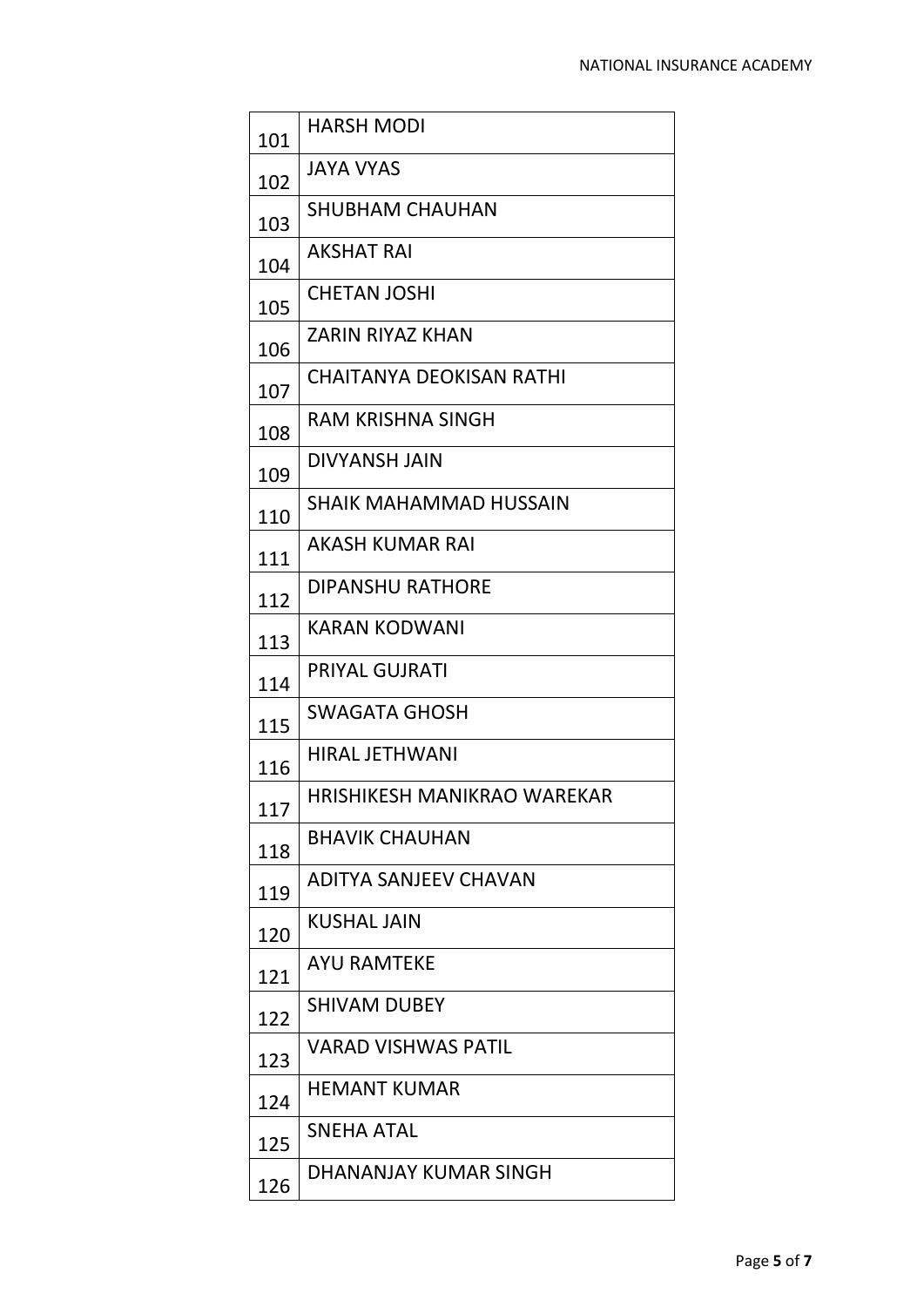| 127 | <b>SURAJ GUPTA</b>             |
|-----|--------------------------------|
| 128 | AMAN VIMAL SUNIL KUMAR         |
| 129 | ROHIT KUMAR GUPTA              |
| 130 | <b>ANIMESH GAHOI</b>           |
| 131 | <b>SOUVIK GHOSH</b>            |
| 132 | PRATIK RAJU CHANDODKAR         |
| 133 | <b>RAHUL ARYA</b>              |
| 134 | SHRIVATSA SINGHANIA            |
| 135 | TUSHAR HAZRA                   |
| 136 | <b>VAIBHAV MILIND WANKHADE</b> |
| 137 | TARAN MALHOTRA                 |
| 138 | PRADYUMNA BAGADIA              |
| 139 | <b>ANIKET YADAV</b>            |
| 140 | <b>JITESH PARIHAR</b>          |
| 141 | <b>STUTI SINGH</b>             |
| 142 | <b>JATIN PAIKARAY</b>          |
| 143 | AMIR JAVED WARSI               |
| 144 | <b>PRANAV RAI</b>              |
| 145 | <b>SHREYANSH SINGH</b>         |
| 146 | <b>HARSHIT MAHESHWARI</b>      |
| 147 | <b>UDDALOK ROY</b>             |
| 148 | <b>CHINMAY TRIPATHI</b>        |
| 149 | <b>ONKAR SUKDEV JADHAV</b>     |
| 150 | RAHUL YADAV                    |
| 151 | <b>KUNAL SHINDE</b>            |
| 152 | TUSHAR THAKUR                  |